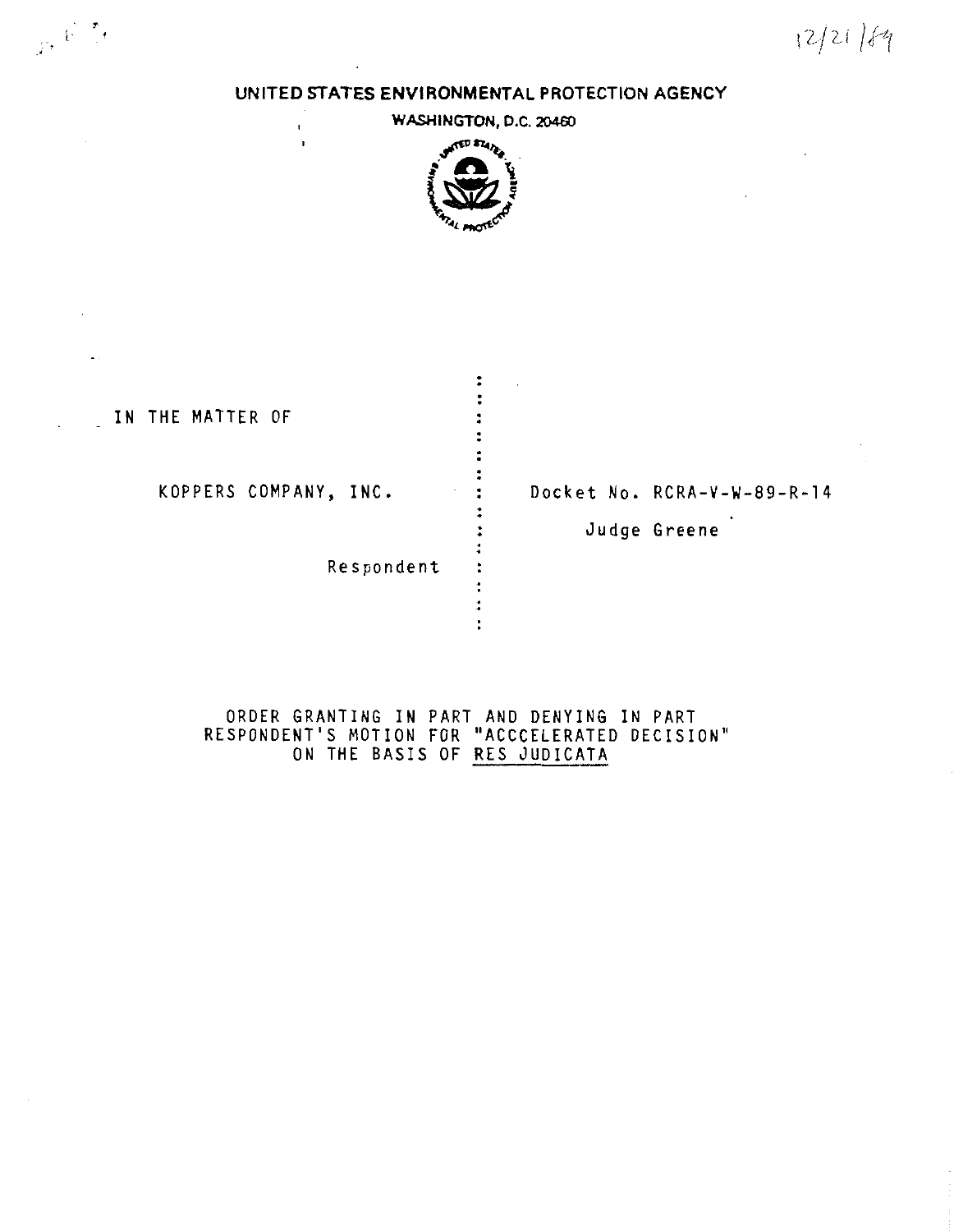By complaint filed March 23, 1989, pursuant to  $$3008(a)(1)$ [42 U.S.C. §6928(a)(l )] of the Resource Conservation and Recovery Act, (RCRA) the U. S. Environmental Protection Agency (EPA) seeks civil penalties of \$50,385.00 from respondent l/ for violation of RCRA §§ 3004-3005, 42 U.S.C. §§6924-6925, regulations issued pursuant thereto, [40 CFR §§265.9l(a)(l ), 265.92(a),(c)(l), and 265.94(a)(2)(1)], and applicable regulations of the Ohio Administrative Code.' The complaint alleges five violations relating to groundwater monitoring, including failure to maintain an adequate groundwater monitoring system, to keep appropriate records, and to make required analyses and reports. 2/ In addition to civil penalties, complainant seeks a compliance order which would require compliance with regulations alleged to have been violated.

### A. History of the Facility

Respondent's Youngstown plant, established in 1915, was an operating coal tar processing facility producing various pitches and tars from coke oven tar before it was closed in 1987. A

2/ Complainant's brief, Attachment A.

 $-2 - 2$ 

 $\sim$ 

<sup>1/</sup> The complainant was filed against Koppers. However, a change  $i\overline{n}$  ownership of the company occurred in 1988 which resulted in corporate reorganization and a name change. On January 26, 1989, the name of Koppers was changed to Beazer Materials and Services, Inc. Respondent's brief, p. 2, n. 1, sets out the series of events which led to the change. See also affidavit of Michael Helbring.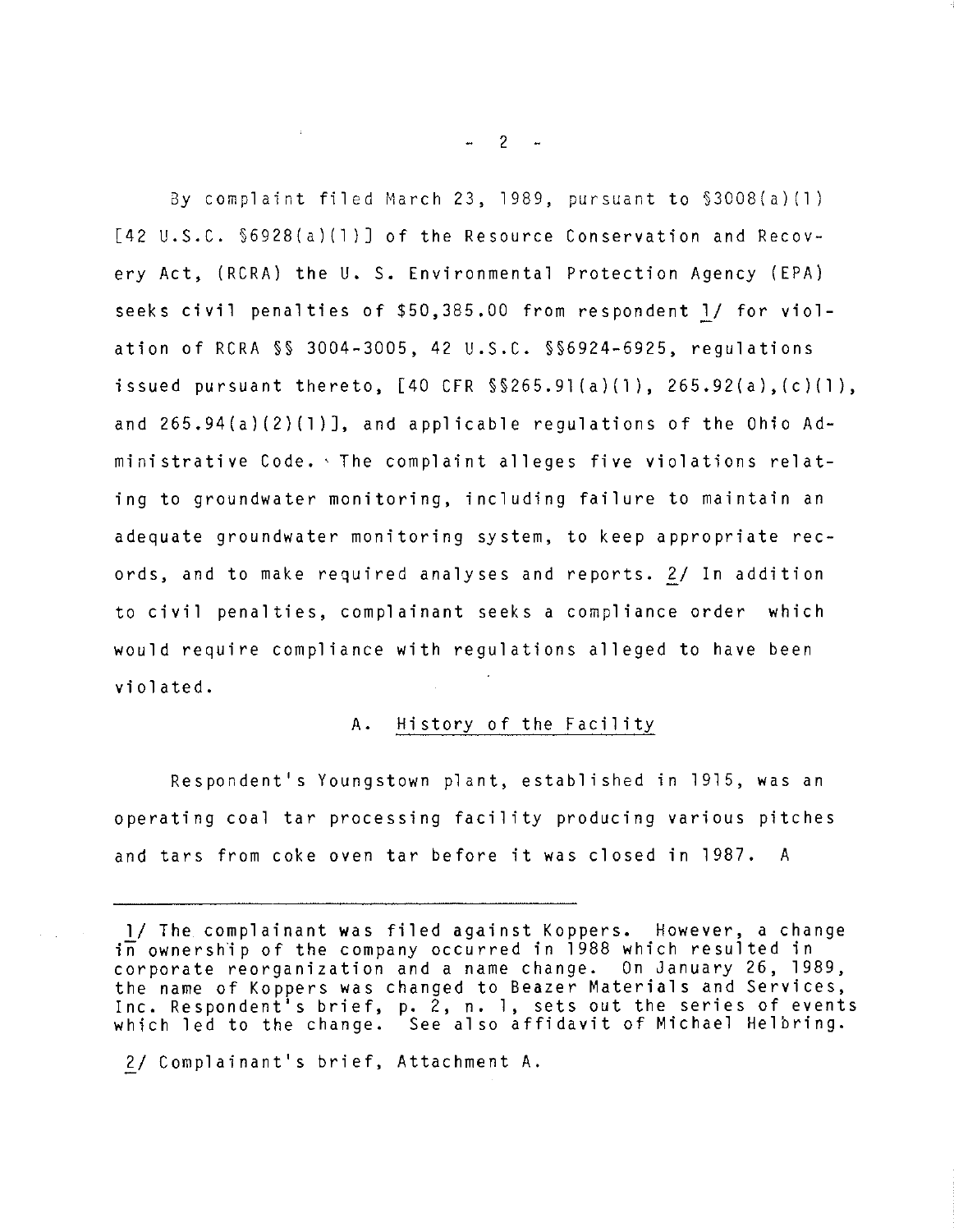complete description is set out in Attachment B of complainant's brief as a part of the Comprehensive Ground Water Monitoring Evaluation (CME) conducted by Ohio Environmental Protection Agency (OEPA) on December 10, 1987. The Youngstown plant had three physical units which were identified as hazardous waste sources: (1) a creosote waste storage area, called the "waste pile;" (2) a below-grade concrete tank used as an accumulation area; and (3) a storm water retention pond, or surface impoundment. Respondent achieved "interim status," i.e. statutory authority to operate, 40 CFR §270.70, on November 1g, 1980, for the waste pile when the Part A application was submitted. No permit was issued. 3/ The status of the concrete tank and surface impoundment were the subject of discussions and negotiations between respondent and EPA and OEPA which extended *over* several years, and concluded with both the closing of the plant and the filing of a closure plan by respondent with EPA and OEPA on or about April 1, 1987. 4/ Use of the retention pond, first built in 1979, had been discontinued in 1986.

3/ Respondent's brief, p. 3.

 $\mathcal{L}_{\mathbf{r}}$ 

4/ Earlier closure plans had been submitted for parts of the pTant (e. g. the waste pile) on September 19, 1983 and September 9, 1985 (see recitation in 1986 complaint, infra, and in complainant's brief, attachment F).

The complaint also alleges that respondent failed to obtain interim status for the surface impoundment and concrete storage tank, but no penalties are sought in this connection.

 $-3 -$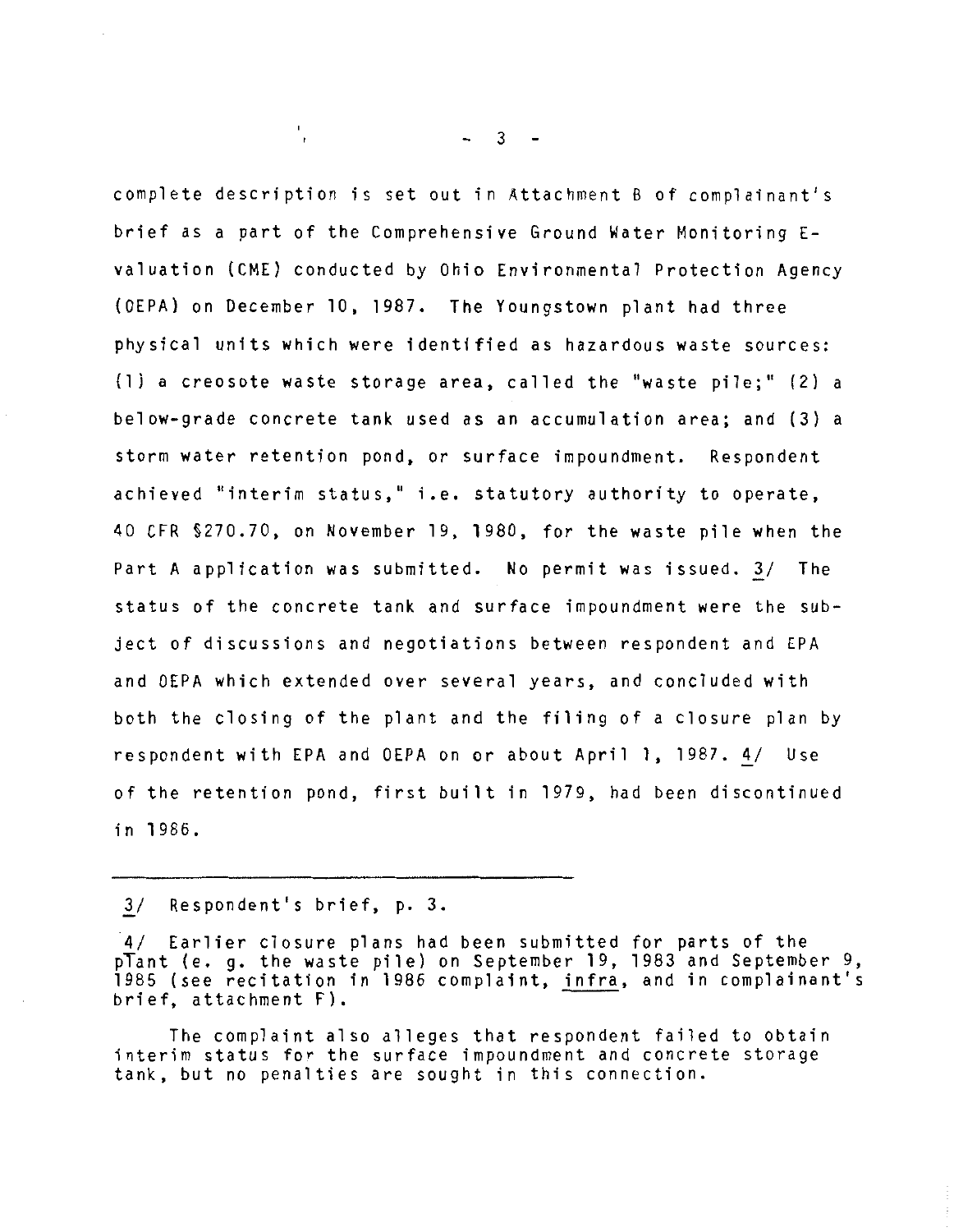### B. First Complaint: May 30, 1986.

By complaint filed on May 30, 1986 (complainant's brief, Attachment C) EPA sought civil penalties (\$82,000) and compliance for violations of RCRA and Ohio regulations uncovered through inspections by OEPA at least once each year during the years 1981, 1982, 1983, 1984, and 1985. The 1986 complaint alleged violations of RCRA interim status standards for the waste pile, concrete tank, and surface impoundment, and further alleged numerous violations of the regulations based upon inspections dating from July 29, 1981 through January 23, 1986. 5/ Paragraph B the compliance order attached to the 1986 complaint provided:

> B. Respondent shall immediately upon this Order becoming final submit to U.S. EPA a groundwater monitoring assessment plan. This plan is to be implemented according to the U.S. EPA approved plan and accompanying schedule.

A Consent Agreement and Final Order (CAFO) between respondent and EPA was executed on February 2, 1987. The agreement provided that the three units would be closed pursuant to a new closure plan. Specifically,

> 5. Respondent shall, within thirty (30) days of this Order becoming effective, submit all existing data for the facility's monitoring wells to U.S. EPA and OEPA.

4

 $\mathbf{r}$ 

 $\sim 2\,$   $^{-1}$  .

<sup>5/</sup> Complainant's brief, Attachment C. The complaint also alleged failure to obtain interim status for the storage tank and surface impoundments.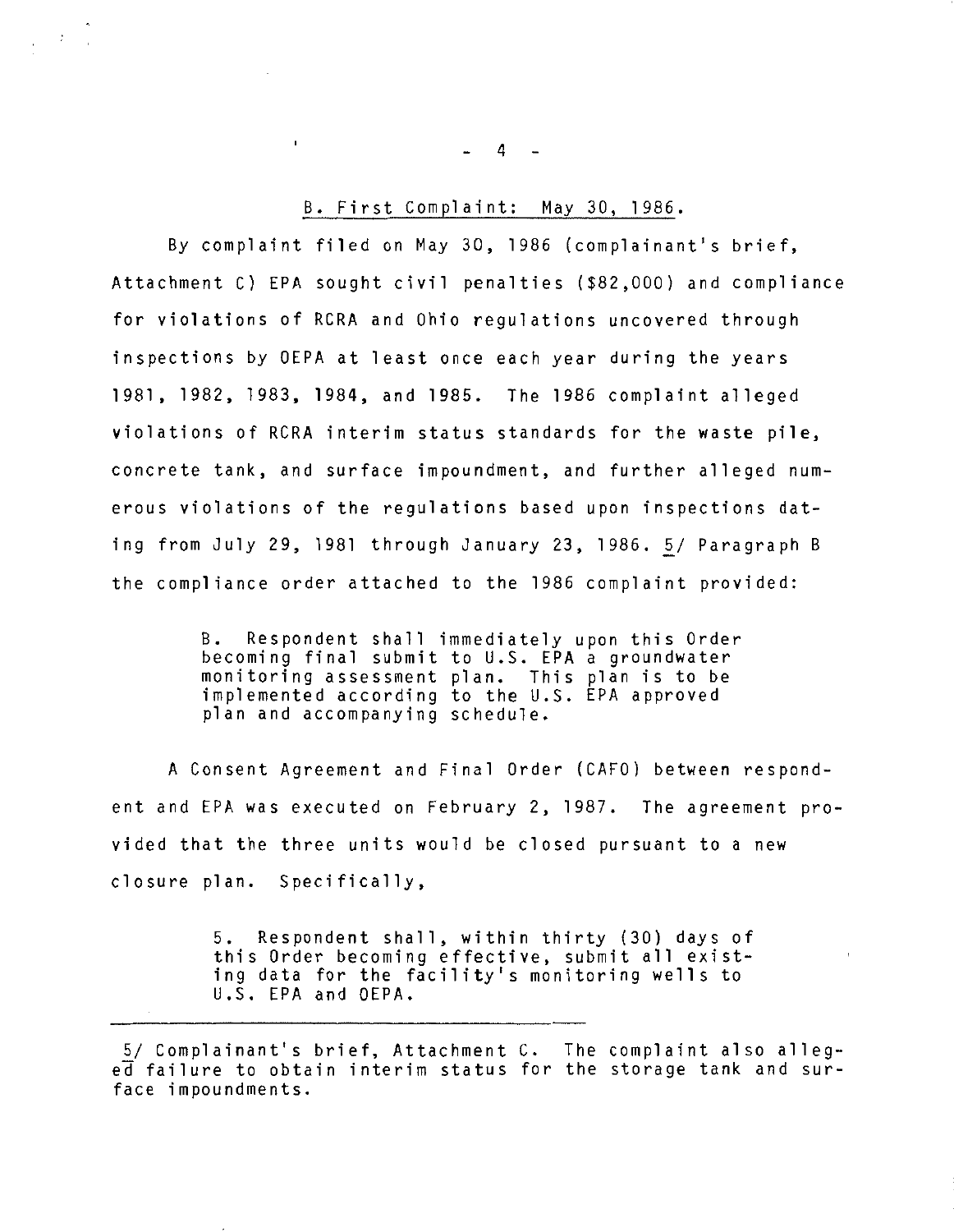$-5-$ 

Respondent alsc agreed to pay \$66,000.00 in civil penalties. 6/

 $\ddot{\cdot}$ 

# C. Closure

EPA approved respondent's closure plan, submitted in April, 1987, on January 20, 1989. 7/ Provisional approval had been given by OEPA to a plan to close the facility on September 19, 1983, wherein OEPA wrote respondent:

> Thank you for your September 19, 1983, reply regarding the July 20, 1983, RCRA inspection of the Koppers Company facility located at 1359 Logan Avenue, Youngstown, Ohio. The revised Closure Plan adequately addresses the noted deficiencies. The Koppers Company facility now appears to be in general compliance with the applicable Ohio Hazardous Waste Regulations OAC 3745-50 through 68.

OEPA did not respond to the 1987 closure plan until March 7, 1989, about two years after submission. OEPA effectively refused to respond to the revised plan approved by EPA. 8/ Apparently due to OEPA's not having approved the closure plans entered into by EPA, a completed final closure plan has not been entered. Respondent states in its brief, at page 10, that only since this complaint

6/ Complainant's.brief, Attachment E. The CAFO was signed by a vTce president of Koppers, and by the EPA Regional Administrator.

7/ Complainant's brief, Attachment I.

8/ Respondent's brief, Attachment R. The letter specifically states, at page 2, that OEPA lacked authority to "conduct the federal hazardous waste program in Ohio, [and] your closure plan also must be reviewed by U.S. EPA,"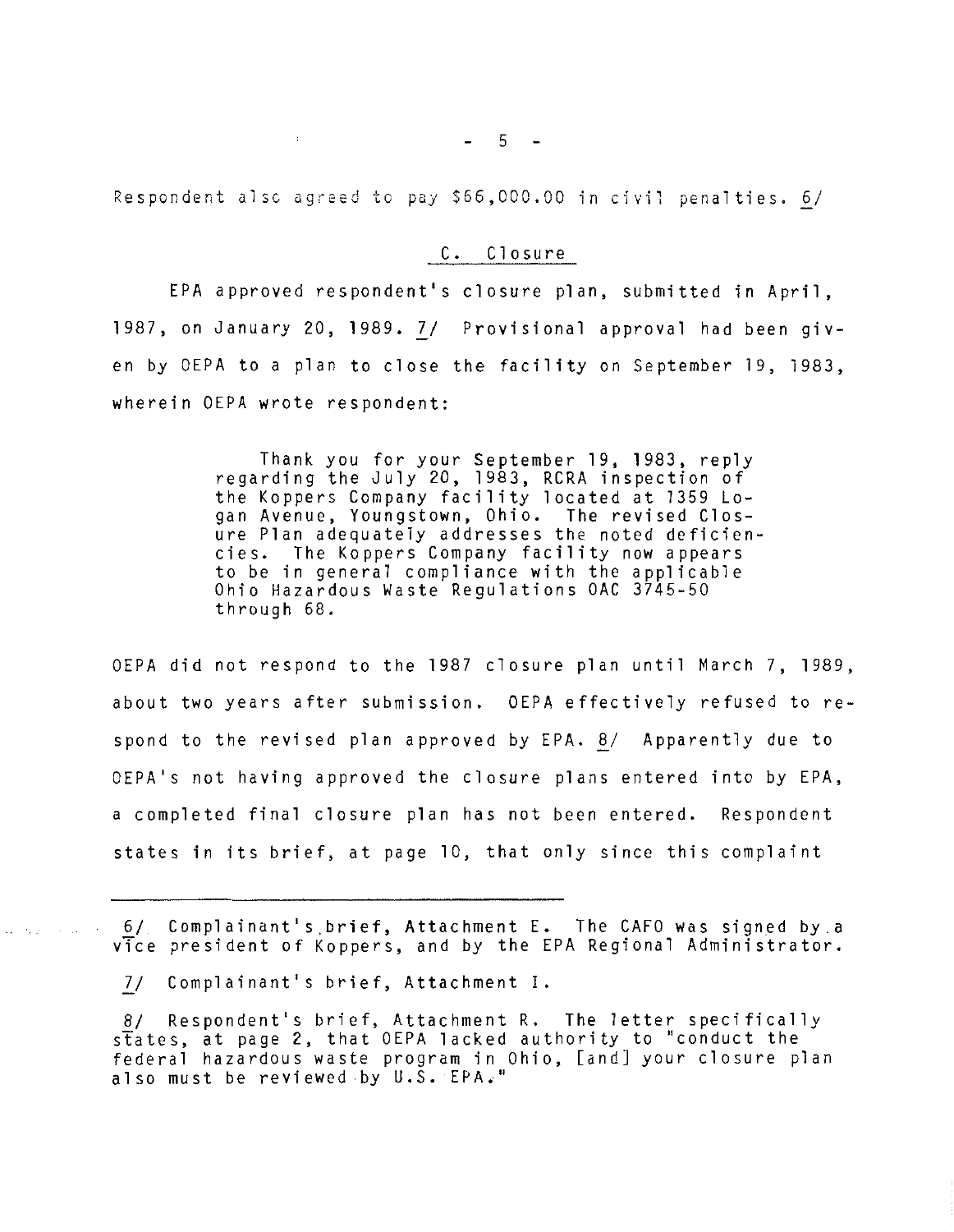was filed has EPA submitted a draft order for closure, and subsequently entered into discussions to effect implementation. 9/

#### D. Comprehensive GroundWater Monitoring Evaluation (CME)

On December 10, 1987, about ten months after the CAFO was executed by respondent and EPA, OEPA conducted a Comprehensive Groundwater Monitoring Evaluation (CME) of the Youngstown facility. lQ/ The CME determined, basically, that respondent's groundwater monitoring program, including reporting, was deficient. As a result of this inspection, the current complaint was filed. \$33,135 of the \$50,385 penalty sought was for "failure to maintain a groundwater monitoring system capable of determining groundwater quality." A computer printout of the computation of the penalty obtained by respondent disclosed that the dates used in setting the penalty were November 19, 1980, to December 10, 1987. ll/ In response to respondent's assertions that the current complaint covers the same ground as the 1986 complaint, complainant states (p. 13 of its brief) that the CME:

9/ Complainant in its brief states, without explanation, that respondent has "refused to perform the order which it agreed to comply **with in** the CAFO".

lQ/ Complainant's brief, Attachment A, page 5.

11/ Respondent's brief, Attachment S. Complainant proposes penalties based upon the alleged economic benefit of noncompliance. Complainant, in its brief (page 9), admits using November, 1980, for penalty calculations on the first five penalties **"which** was a failure·to maintain a groundwater monitoring system capable of determining groundwater quality''.

 $-6-$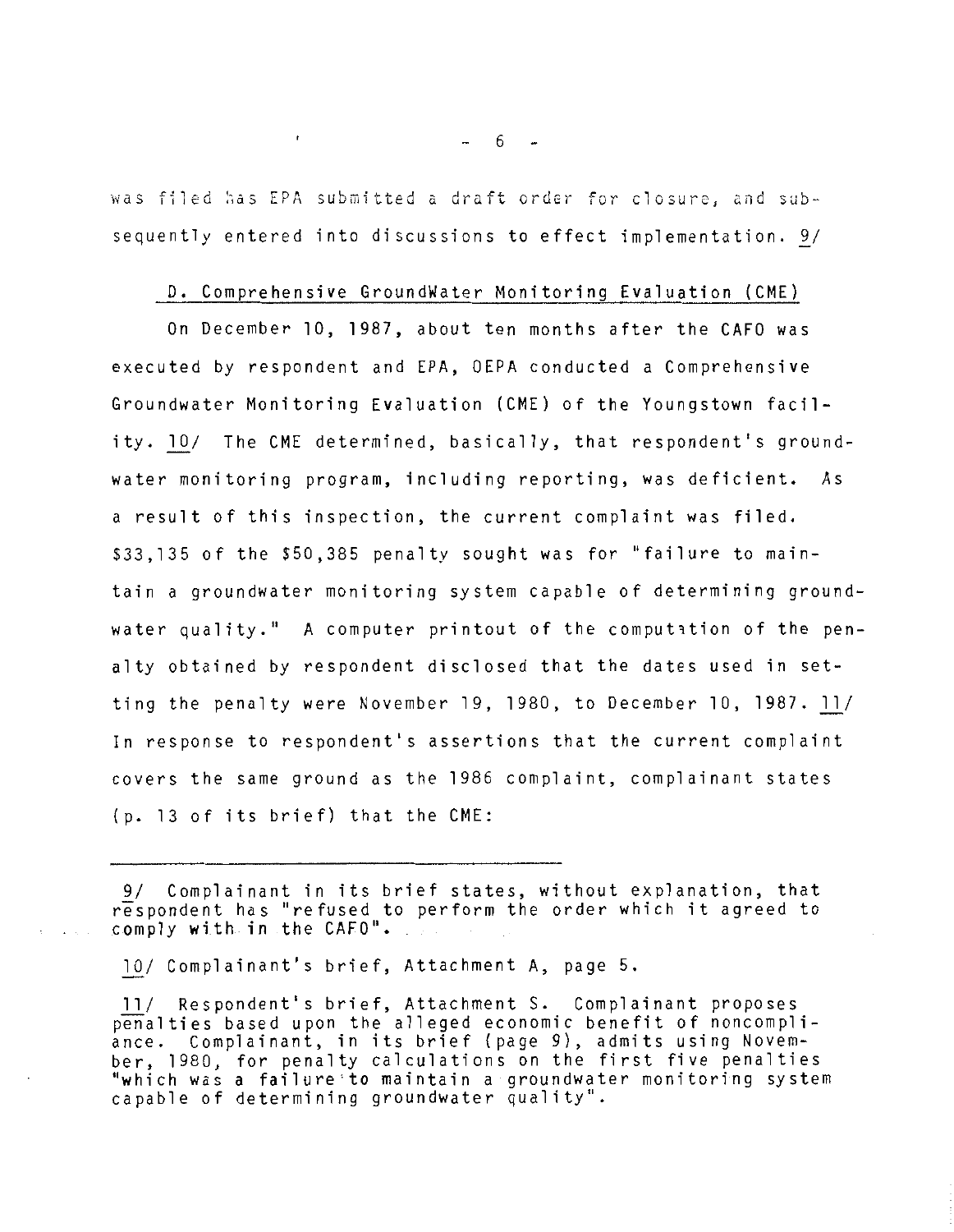•••• could not have been conducted prior to the filing of the complaint in the first matter [complaint of May 30, 1986] due to a lack of adequate staff at U.S. EPA with the expertise in groundwater matters to conduct such an inspection.

 $\mathbf{r}$ 

While three shallow monitoring wells were in place in 1979, thirty-four additional wells were constructed between March and December, 1985. 12/

#### Conclusion and Findings

This case turns upon whether respondent is correct in its assertion that where a judgment, or, in this case, a Consent Agreement and Final Order (CAFO} has been entered into, the doctrine of res judicata applies. Respondent relies upon Nathan v. Rowan, 651 F. 2d 1223 (6th Cir., 1981} in making its argument.

Complainant does not seek to enforce the February 2, 1987, CAFO, but rather to redress violations said to be distinct from those addressed by the CAFO. 13/ As has been noted, the compliance order attached to the 1986 complaint required respondent to submit a groundwater monitoring assessment plan "to be implemented according to the U.S. EPA approved plan and accompanying schedule.'' The CAFO provided for compliance with groundwater monitoring regulations. Complainant does not claim noncompliance. The only question is whether the facts of this case permit assessment of penalties

12/ These are described in complainant's brief, Attachment B, table 4 and page 32 ff.

*.lll* Complainant's brief, pp. 11, 15.

 $-7 -$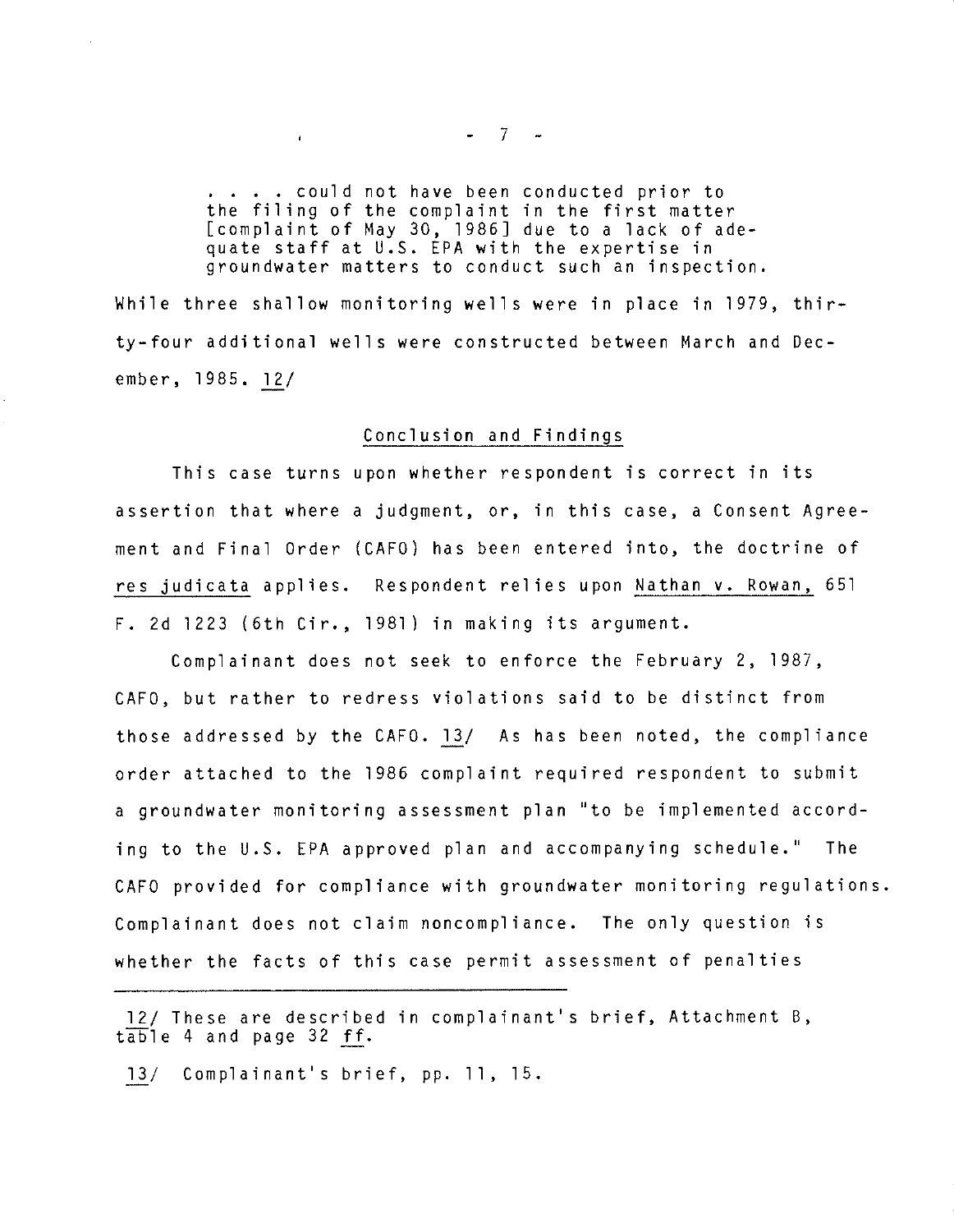for violations which were open and notorious at the time, as it must be assumed the absence of 34 groundwater monitoring wells (prior to their installation in 1985} must have been to investigators of both EPA and OEPA who were on the premises of the Youngstown plant at least once each year from 1981 through 1986, when the complaint leading to the.CAFO was filed. Public interest is not the issue, in the sense that the plant is in fact closed even if a final closure order has not been entered by OEPA and the total plan for compliance is not in place. While there may be an argument that public policy is served by imposition of additional penalties after corrective action has been agreed to and presumably put into place, that is not the same as imposing civil penalties to force abatement or cessation of ongoing hazardous waste facilities. (It is noted again that EPA has approved the closure plan, while OEPA, which says it has no authority to enforce RCRA, has not). The dispute here, and respondent's motion for "accelerated decision," go only to the question of whether new penalties can be imposed for violations (1) at least five of which complainant admits fell between 1980 and 1986, (2} were known to complainant and OEPA *li/* and (3) corrections of

8

<sup>14/</sup> For example, the CME details extensive activity in rehabiltating a creek that flows through the Youngstown facility. In 1984 and 1985 complainant and OEPA personnel were involved when respondent excavated the creek bed and installed a ''synthetic liner and ground water collection system beneath Crab Creek to prevent stream contamination." Complainant's brief, Attachment B, p. 5.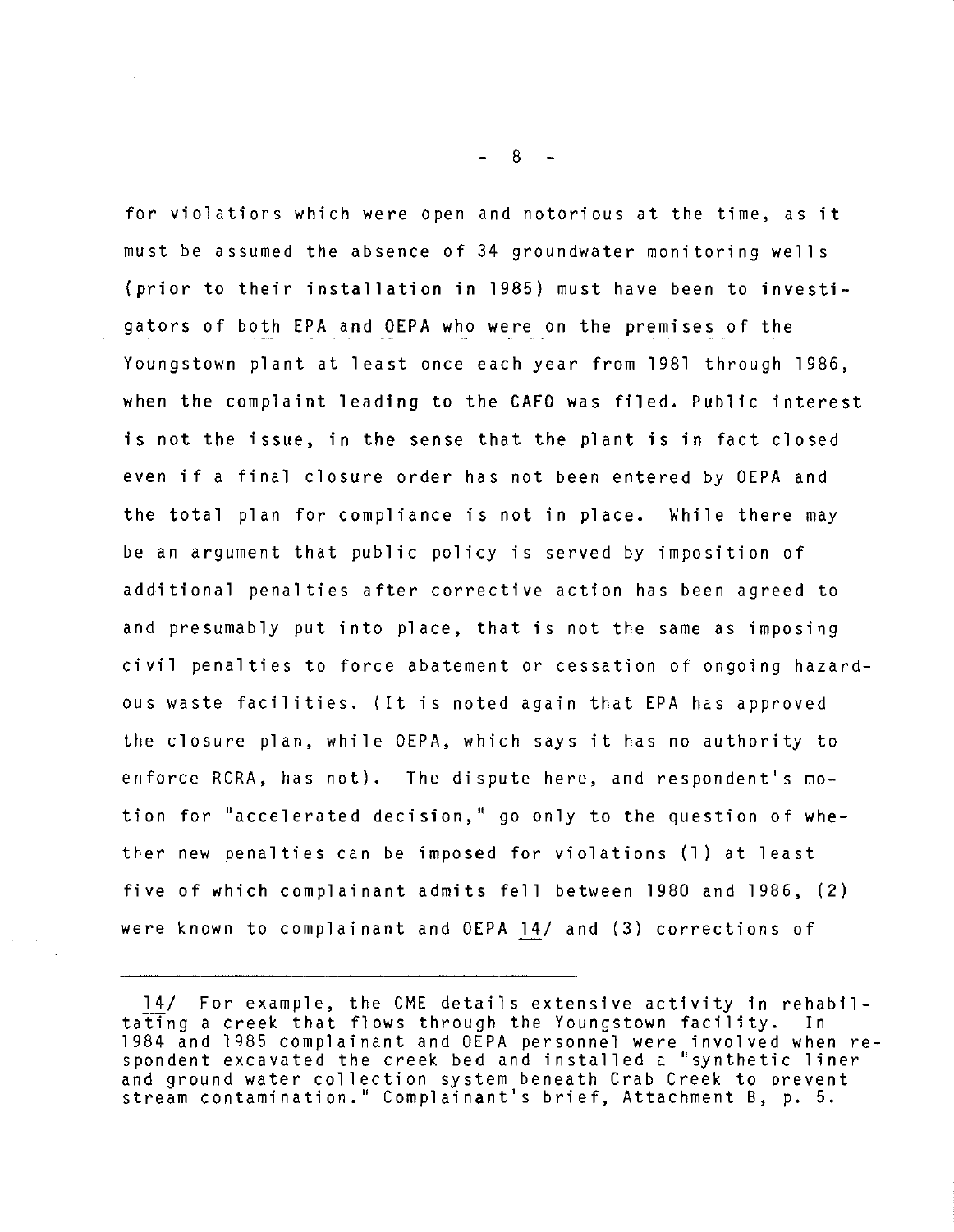$-9 -$ 

which were provided by the CAFO entered into following the 1986 complaint, where no noncompliance with the CAFO is alleged. 15/

 $\mathbf{r}$  .

In Nathan v. Rowan, supra, the court stated the doctrine of res judicata as (at p. 1226):

> Under the judicially-created doctrine of res judicata, when a court of competent jurisdiction enters a final judgment on the merits in an action, the parties and their privies are barred from relitigating in a subsequent action matters that were actually raised or might have been raised in the prior action. Cromwell v. County of Sac, 94 U.S. 351, 24 L. Ed. 195 (1877); Commissioner v. Sunnen, 333 U.S. 591, 68 S. Ct. 715, 92 L. Ed 898 (1948); Lawlor v. National Screen Service, 349 U.S. 322, 75 s. Ct. 865, 99 L. Ed. 1122 (1955); See also, Montana v. United States, 440 U.S. 147, 99 S. Ct. 970, 59 L. Ed 2d 210 (1979). Res judicata is applied if it does not offend public pol1cy or result in manifest injustice. Hansberry v. Lee, 311 U.S. 32, 61 S. Ct. 115, 85 L. Ed. 22 (1940); United States v. LaFatch, 565 F. 2d 81 (6th Cir. 19/7). (Emphasis added).

There is no question that issues relating to whether ground-

15/ Complainant charges that Koppers has not completed the RCRA Facility Investigation and Corrective Measure Study (RFI/ CMS). But pending the issuance of an order by OEPA, respondent argues that this RFI/CMS could not be put into place. Be that as it may, complainant states, in its brief at p. 11:

> Respondent also very correctly states that this matter does not and cannot allege noncompliance of a single requirement that is outlined in the 1987 CAFO. As respondent wisely notes, there is no connection with the matter which arose with the 1986 complaint and this matter.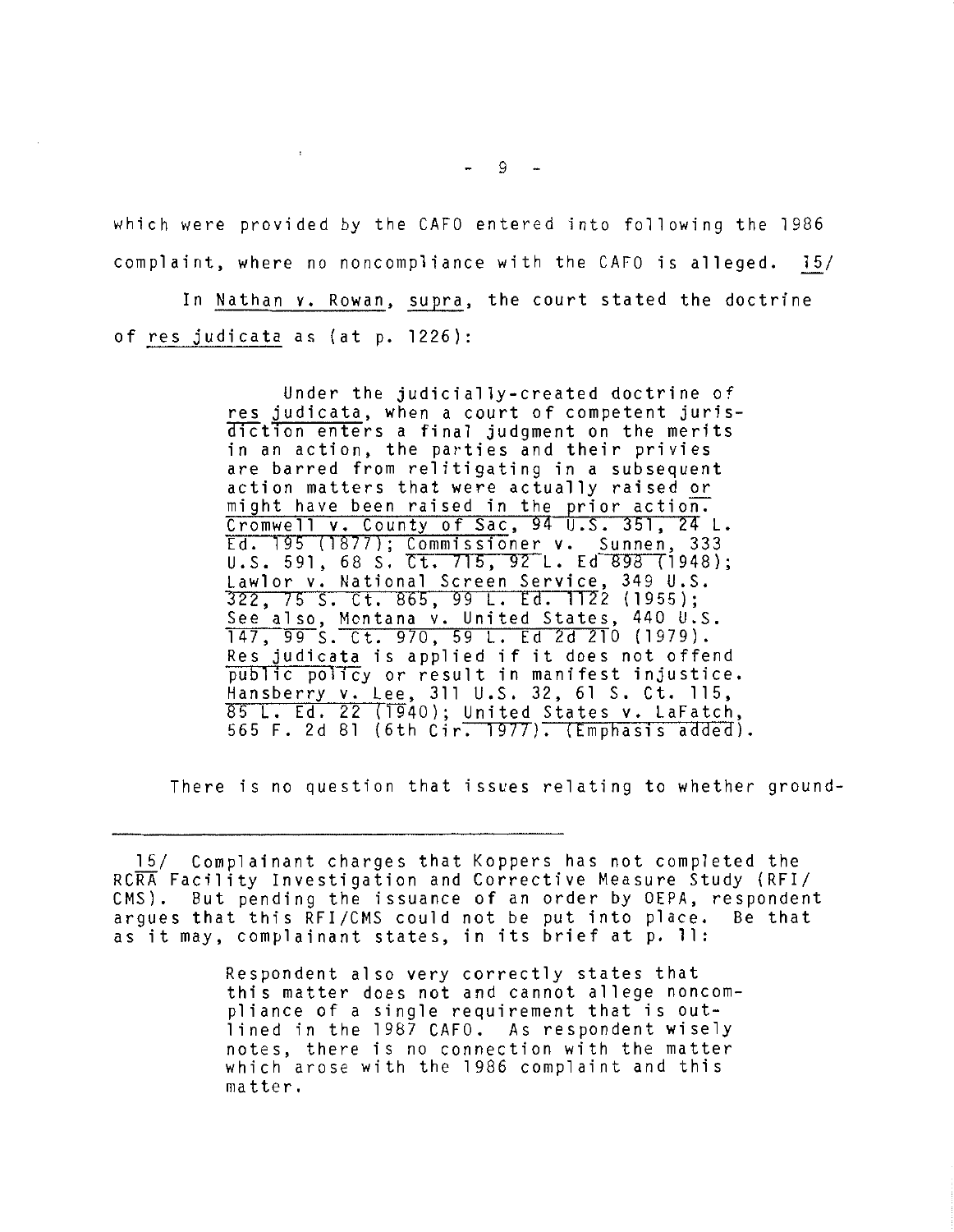water monitoring wells were in place and functioning could have been raised by EPA in its original 1986 complaint and, under the clear dictates of the Nathan court's statement of the controlling principle, complainant is barred from relitigating these issues.  $16/$ 

Complainant admits that the proposed penalty of \$33,135 for failure to have the wells in place, \$6500 for failure to establish initial background concentrations, and \$9500 for failure to prepare a ground water assessment program all relate to failures commencing in 1980 when the EPA groundwater monitoring regulations became effective. Clearly, partial "accelerated decision'' on the basis of res judicata must be granted for the period up to and including the date of the CAFO.

Complainant offers only one explanation for EPA not having sought civil penalties for groundwater systems violations in the 1986 complaint. It states that (Brief, page 13):

> Furthermore, the inspection could not have been conducted prior to the filing of the complaint in the first matter due to a lack of adequate staff at U.S. EPA with the expertise in groundwater matters to conduct such an inspection.

 $-10 -$ 

 $\mathbf{t} = \mathbf{0}$  ,  $\mathbf{0} = \mathbf{0}$ 

<sup>16/</sup> Complainant does not deny that the parties are the same and does not deny finality of the CAFO, i.e. that EPA's agreement to the CAFO is the same as a judgment. Complainant's argument goes only to whether the issues are the same and whether the violations alleged in the 1989 complaint could have been discovered earlier.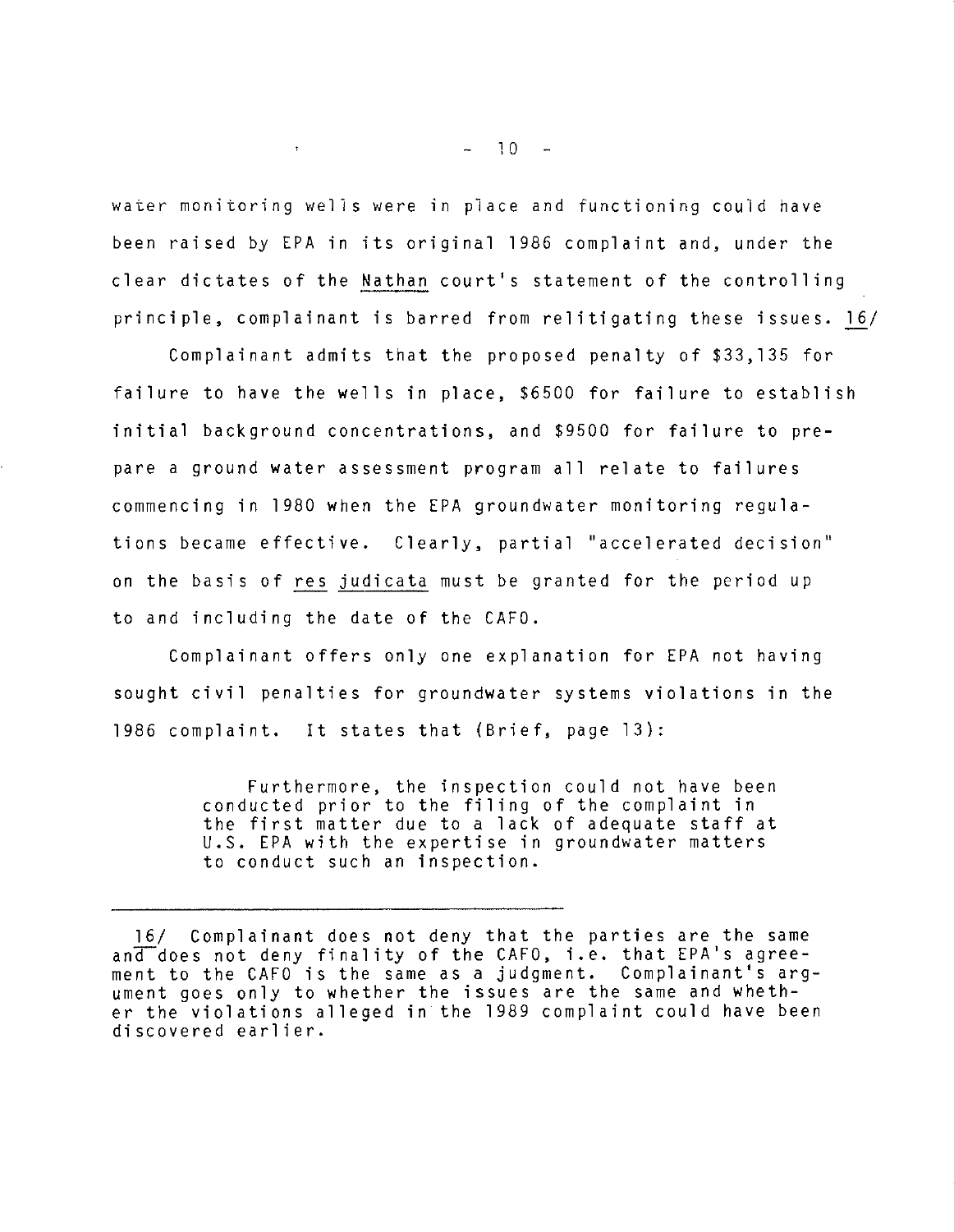But, the December 10, 1987, inspection apparently was conducted by OEPA personnel and EPA is shown in the cover letter as being sent a carbon copy. (CME) Even if there were merit to the claim (that there was a lack of expertise at EPA), there is no allegation that OEPA similarly lacked expertise.

The decision here, however, does not turn upon whether EPA had, or did not have, experts to conduct apppropriate inspection of a groundwater monitoring system. The systems simply did not exist until the end of 1985, except for three shallow pit wells installed in 1979. It required no expertise to determine whether the system was in place. In fact, the CME details four separate hydrological studies performed by OEPA prior to February, 1986 (CME, p. 1). The 1986 complaint could have contained this charge and the related charges flowing from the failure to have a groundwater monitoring system in place.

Inclusion of these charges now unfairly prejudices respondent who negotiated and entered into the CAFO with the understanding that all violations for the covered period, prior to the agreement, were dealt with. See U.S. v. Allegan Metal Finishing Co., 696 F. Supp. 275 at 292 ff. (W. D. Mich. 1988). To the extent that the proposed penalties relate to groundwater monitoring failures before February 2, 1987, "accelerated decision" will be granted.

It is by no means clear, however, that, subsequent to the issuance of the CAFO, respondent has not violated RCRA regula-

- 11 -

 $\mathcal{L}$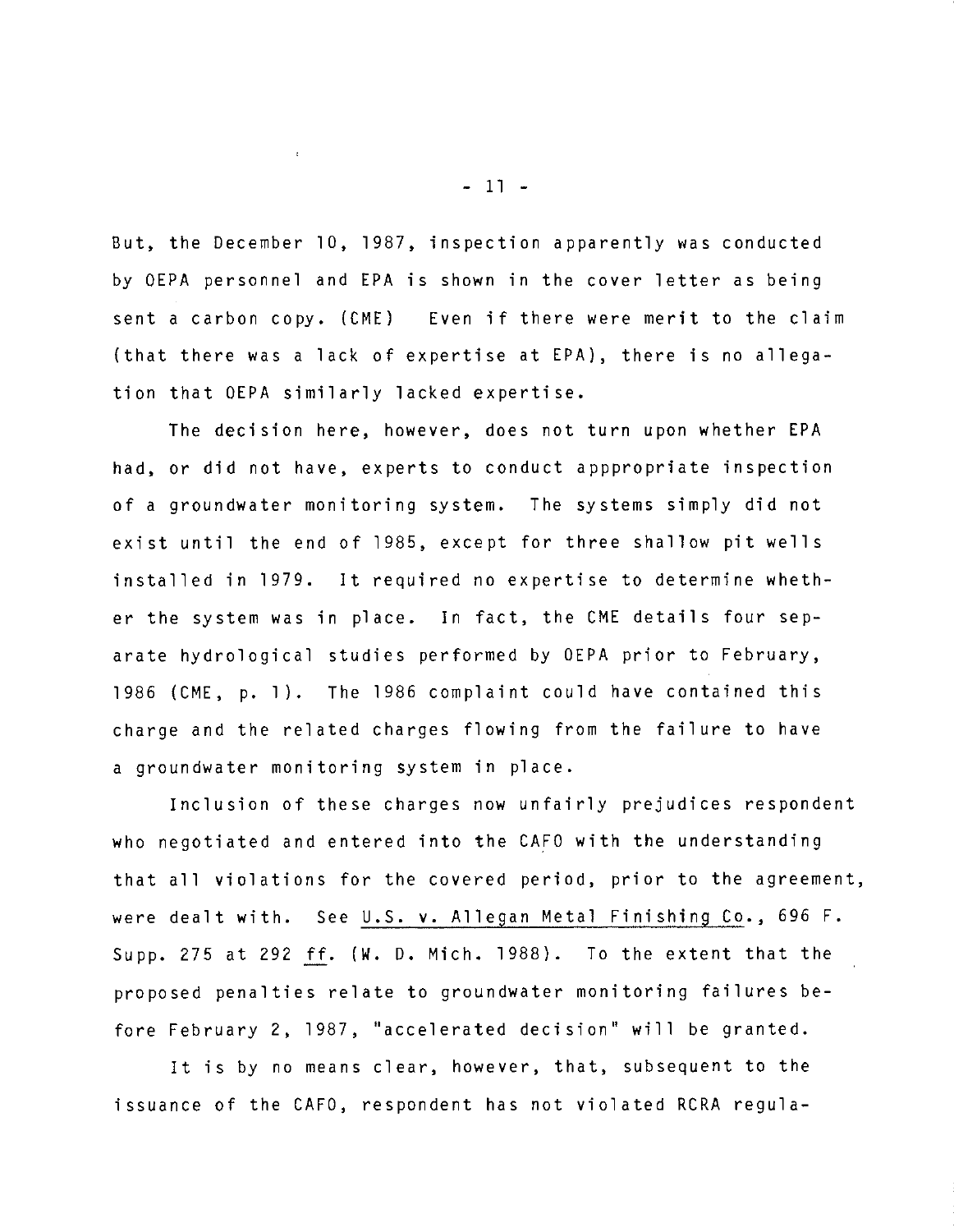tions. The present complaint alleges, on the basis of the December 10, 1987, that one well is contaminated; failures to keep a copy of the plan at the facility and to submit test results within 15 days are also charged. Consequently, accelerated decision on the basis of res judicata is not appropriate for these alleged violations. Complainant is entitled to an opportunity to establish that the proposed penalties for these charges are appropriate.  $17/$ 

This case raises many of the issues with which the court in Allegan, supra, dealt. There is a strong public policy in favor of promoting settlements of claims and an even stronger public policy in not permitting either the letter or the spirit of settlements freely negotiated from being lightly set aside.  $18/$ 

17/ Such portion of the proposed penalty as may relate to the allegedly contaminated well is not ascertainable from the complaint. The other two proposed penalties are \$250 and \$1000.

18/ Allegan, supra, at p. 295:

 $\mathbf{r}$ 

. . . . I do not believe that [EPA] can, in effect, completely ignore the CAFO and relitigate all of the violations of the original administrative complaint<br>which were "settled" -  $\cdot \cdot \cdot$  [I]f the terms of the which were "settled"  $\frac{1}{2}$  . . . [I]f the terms of the CAFO had been timely complied with, then the CAFO would have precluded a subsequent enforcement action with respect to any of the same issues contained in the CAFO. To hold otherwise would indeed be to encourage litigation and discourage settlement of administrative disputes under RCRA. Such a ruling would no doubt promote a sense of uncertainty as to the finality of consent agreements  $\ldots$  . [I]t is<br>clear that such a result would be contrary to public clear that such a result would be contrary to public<br>policy. See e. g. Thomas v. State of Louisiana, 534 policy. See e.g. Thomas v. State of Louisiana,<br>F. 2d 615, (5th Cir. 1976). (" · · · · · When fairly arrived at and properly entered into, [settlement agreements] are generally viewed as binding, final, and conclusive of rights as a judgment.")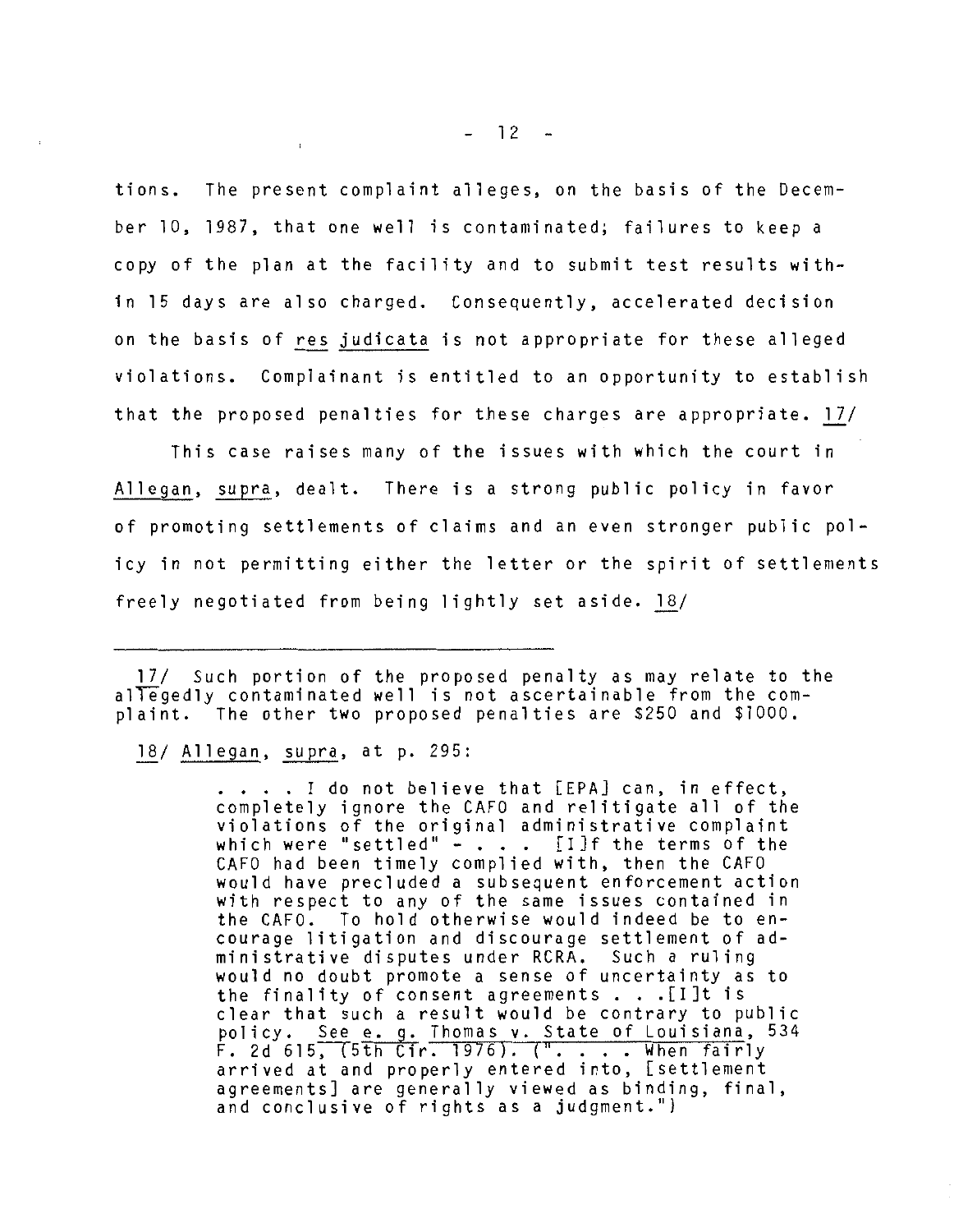In U.S. v. Allegan, supra, the court commented on the problem of regulatory ''overkill,'' and specifically addressed the difficulties of fairly balancing enforcement of the CAFO in that case while holding respondent liable for RCRA violations under the interim status requirements going back to 1980, 696 F. Supp. at 296. The court concluded, at p. 292:

> While it is clear that this is not a criminal action, it seems . . . that some portion of the potentially substantial civil penalties plaintiff is apparently seeking may be likened to prosecutorial "overcharging." I will necessarily consider this factor in determining the appropriate civil penalty to be assessed -- an issue not presently before me. I find that this is especially true here where it appears -based on the numerous documents and arguments already presented that the defendant has apparently acted in good faith at all times relevant to this action, was in substantial compliance with the CAFO, and where the CAFO violations which did occur may well have been de minimus.

In this case, it is determined that the parties are the same or in privity with the parties; 19/ that the CAFO was intended to be a full and complete settlement of the 1986 complaint;

 $\mathbf{r} = \mathbf{r}^{(n)}$  .

<sup>19/</sup> As of June 30, 1988, BNS Acquisitions, Inc., an indirect wholly owned subsidiary of Beazer PLC, indirectly acquired more than 90% of the outstanding common stock of Koppers. On November 14, 1988, BNS Acquisitions indirectly acquired the balance of the common shares. On January 20, 1989, BNS Acquisitions merged into Koppers, and on January 26, 1989, the name of Koppers was changed to Beazer Materials and Services, Inc.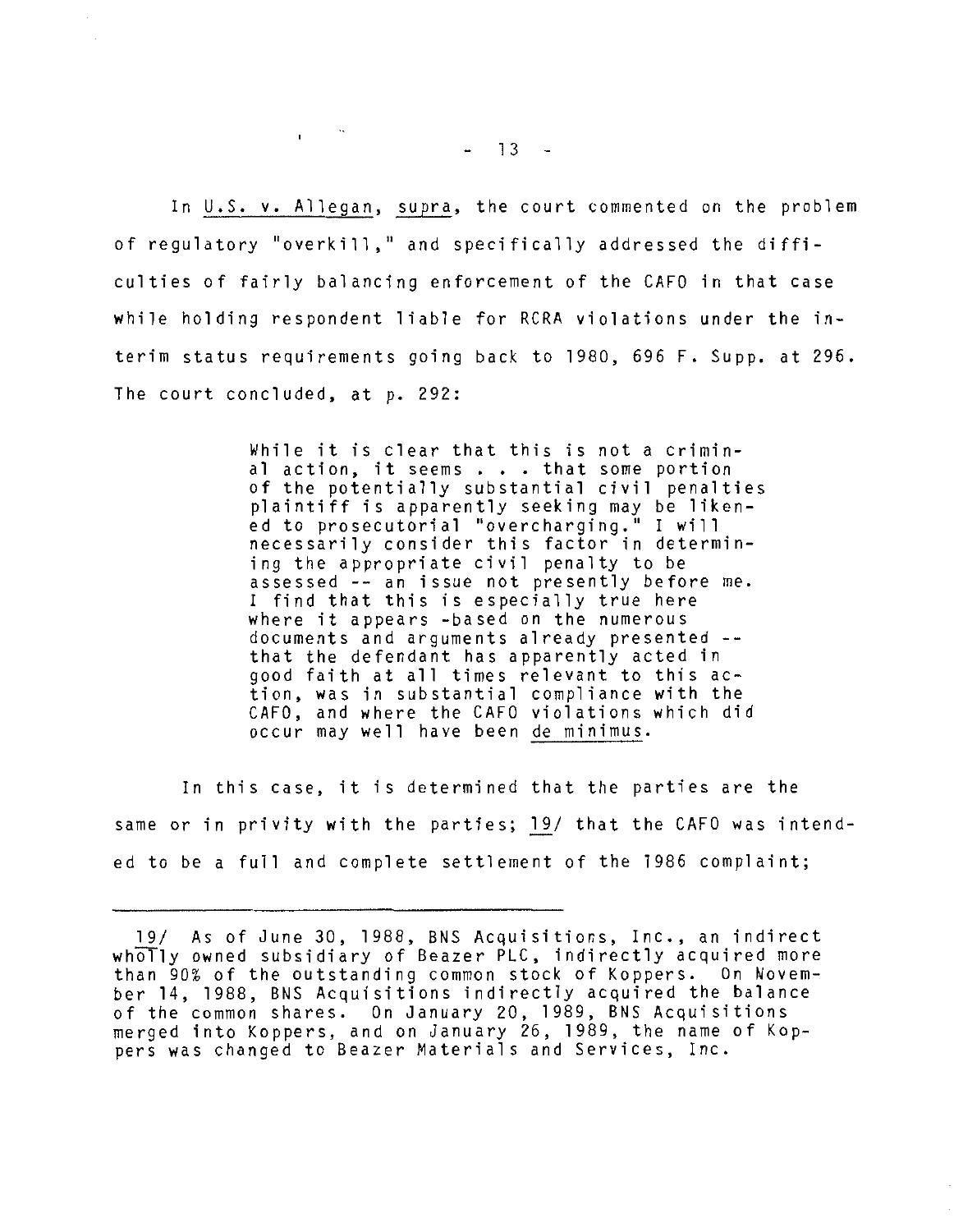and that the CAFO was, in effect, a final judgment "on the merits." 20/ Both complaints and both compliance orders deal with groundwater monitoring for the period November 19, 1980 to May 30, 1986. To the extent that complainant seeks now to assess additional penalties for violations which cannot fail to have been known (or strongly suspected) to have occurred during the period November 19, 1980, to May 30, 1986, and could have been charged in the May 30, 1986, they are barred by the February 2, 1987, CAFO as res judicata. 21/

Res judicata must be held to apply to administrative proceedings, since "the same principles of judicial efficiency which justify application of the doctrine of collateral estoppel in judicial proceedings also justify its application in quasi-

 $\mathbf{r}$ 

<sup>20/</sup> A judgment on stipulation or agreement is construed as "on the merits" for purposes of res judicata determinations, Moore, Federal Practice, Volume 1 B, §0.409 [1.2] at 307 (Second Edition, 1988).

<sup>21/</sup> This holding is not to be construed as requiring EPA to know abOut and charge every conceivably possible violation or forever be barred from bringing future charges. It should be read as barring future charges of violations that were fully understood to have occurred, even to the point of including remedial measures respecting them in the compliance order attached to the complaint and in the CAFO, and for which, as a consequence, penalties have already in effect been collected.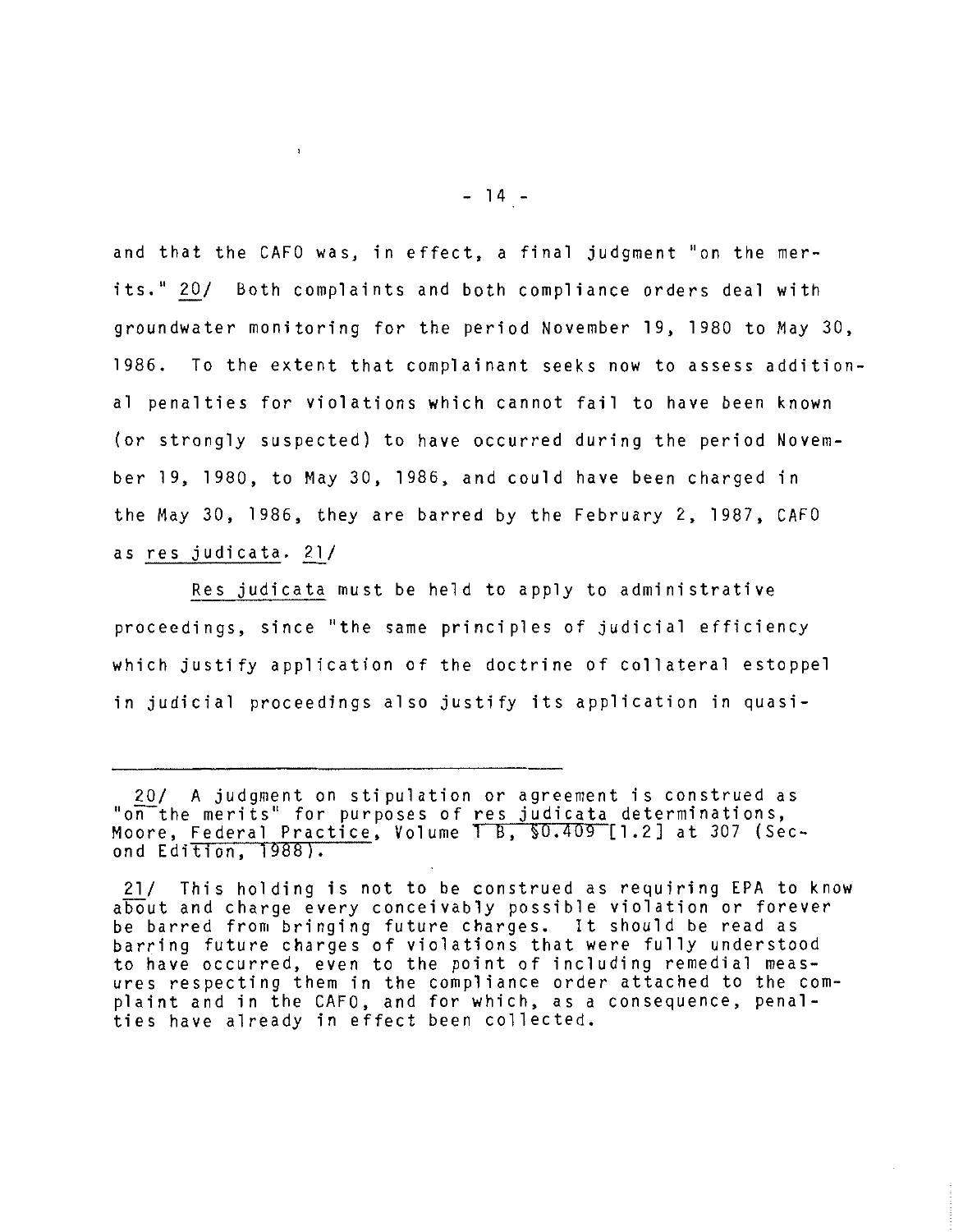judicial proceedings ... " 22/

#### ORDER

1. Accordingly, "accellerated decision'' is granted with respect to such counts of the complaint as charge violations (for which penalties are sought) of RCRA groundwater monitoring regulations for or including the period November 19, 1980, 23/ through February 2,  $1987$ ,  $24/$  which could have been included in the 1986 complaint: Count lO(a), failure to have a groundwater monitoring

22/ Graybill v. United States Postal Service, 782 F. 2d 1567, 15/T (Fed. C1r. 1986); cert. denied, 479 U.S. 963 (1986). See also United States v. Utah Construction & Mining Co., 384 U.S. 394, 422 (1966); Plaine v. McCabe, 797 F. 2d 712, 718. See also United States v. Athlone Industries, Inc., 746 F. 2d 977 (1984), consent decrees are generally treated as final judgment on the merits and accorded res judicata effect, at note 5, p. 983, except when an express reservation of rights is incorporated in the consent judgment. Here, EPA reserved the right to bring an enforcement action if it determines that "the handling of solid waste at the facility may present an imminent and substantial endangerment to human health or the environment," (CAFO, p. 5; see respondent's brief at Tab M), which has not been alleged and is not apparent here (the facility is closed); and EPA further reserved that ". . . . an Order pursuant to 3008(h) of RCRA may be issued to respondent concerning the identification and remediation of hazardous constituents released at the facility," which has not been alleged and is not apparent here.

 $23/$  The effective date of the regulations.

24/ The date on which the CAFO in settlement of the May 30, 1986, complaint, was executed by respondent Koppers Company and EPA. Until the execution of a CAFO, it is probably still possible to obtain leave to amend the complaint.